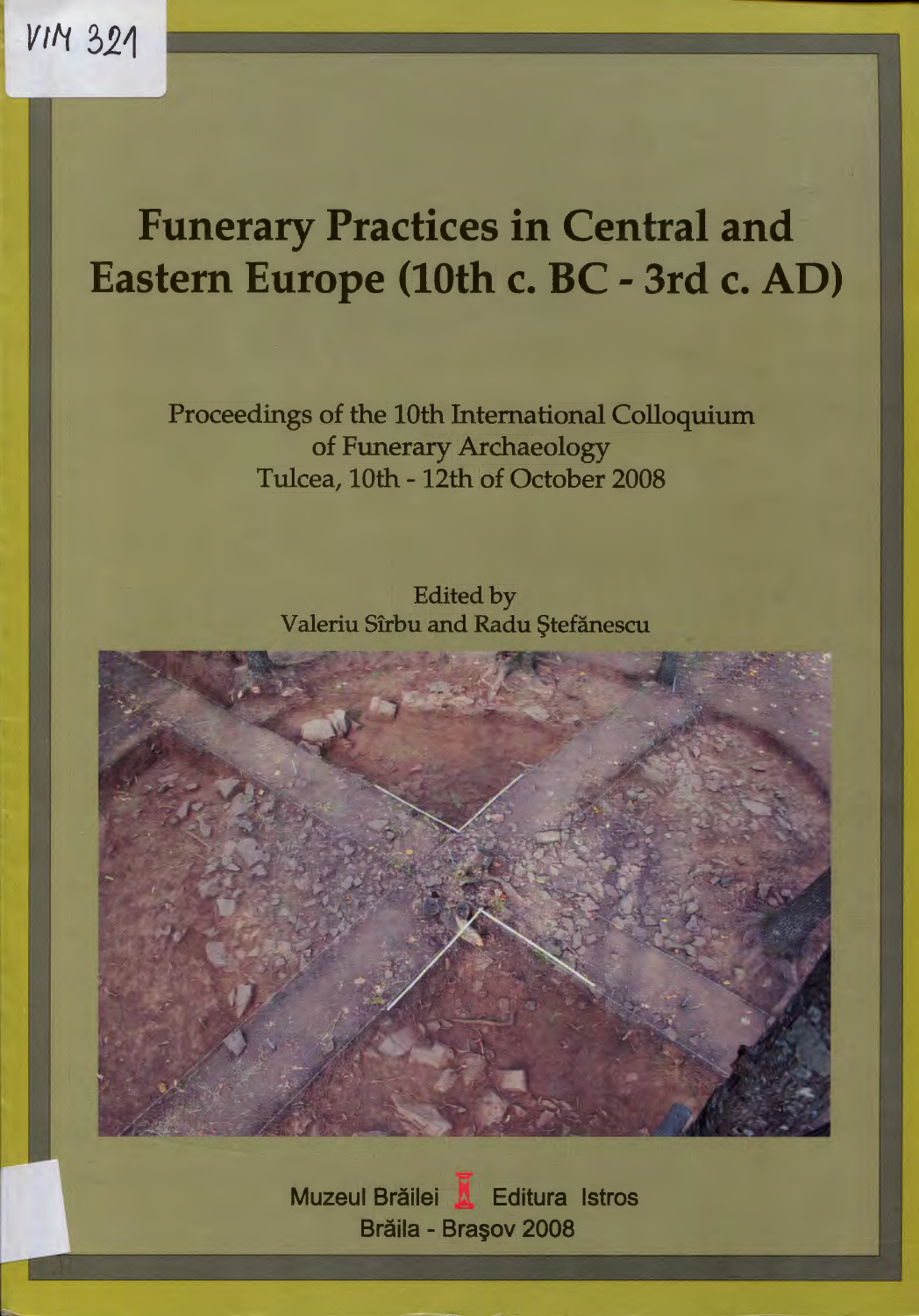## **SUMMARY**

| SORIN CRISTIAN AILINCĂI, The dead among the living in the Babadag settlement   | 11  |
|--------------------------------------------------------------------------------|-----|
|                                                                                |     |
| TUDOR ARNĂUT, RODICA NANIU-URSU, Stolniceni - a new aspect of the              | 31  |
|                                                                                |     |
| TOMASZ BOCHNAK, GRZEGORZ MŁYNARSKI, Repas des vivants et viatique des          |     |
| morts – à propos de la présence des os d'animaux dans les habitats et dans les | 41  |
|                                                                                |     |
| JAN BOUZEK, LIDIA DOMARADZKA, Graves at Pistiros and its vicinity              | 57  |
|                                                                                |     |
| MIHAI CONSTANTINESCU, NICOLAE MIRIȚOIU, Anthropological analysis of the        | 69  |
|                                                                                |     |
| KATARINA DMITROVIĆ, MARIJA LJUŠTINA, Funerary practices in the region of       |     |
|                                                                                | 85  |
| SNEŽANA GOLUBOVIĆ, MIOMIR KORAĆ, Cremation burials at Viminacium               |     |
|                                                                                | 109 |
| LYUBAVA KONOVA, Tumulus graves in Apollonia Pontica. Old studies and new       |     |
| $questions \dots \dots \dots \dots \dots$                                      | 119 |
| EVANGELOS KROUSTALIS, ARIS TSARAVOPOULOS, The late classical                   |     |
|                                                                                | 131 |
| THOMAS MAZARAKOS, ALEXANDRA TSATSAKI, MYRTO LITSA, ARIS                        |     |
|                                                                                | 153 |
| ION NICULIȚĂ, AUREL ZANOCI, Les rites et les rituels funéraires dans l'espace  |     |
|                                                                                | 165 |
| VALENTINA PAPANOVA, Rare Design of Graves on Olbio Necropolis                  | 173 |
| SNEŽANA ČERNAČ – RATKOVIĆ, The relation of the left and right principle in     |     |
|                                                                                | 181 |
| GAVRILĂ SIMION, Une nécropole gétique de l'époque romaine de Niculitzel - le   |     |
|                                                                                | 191 |
| VALERIU SÎRBU, DAN ŞTEFAN, MAGDALENA DUȚESCU, Telița - Celic Dere,             |     |
|                                                                                | 201 |
| MILICA TAPAVIČKI - ILIĆ, Finds of Dacian pots from the Roman graves in         |     |
|                                                                                | 215 |

 $\bar{z}$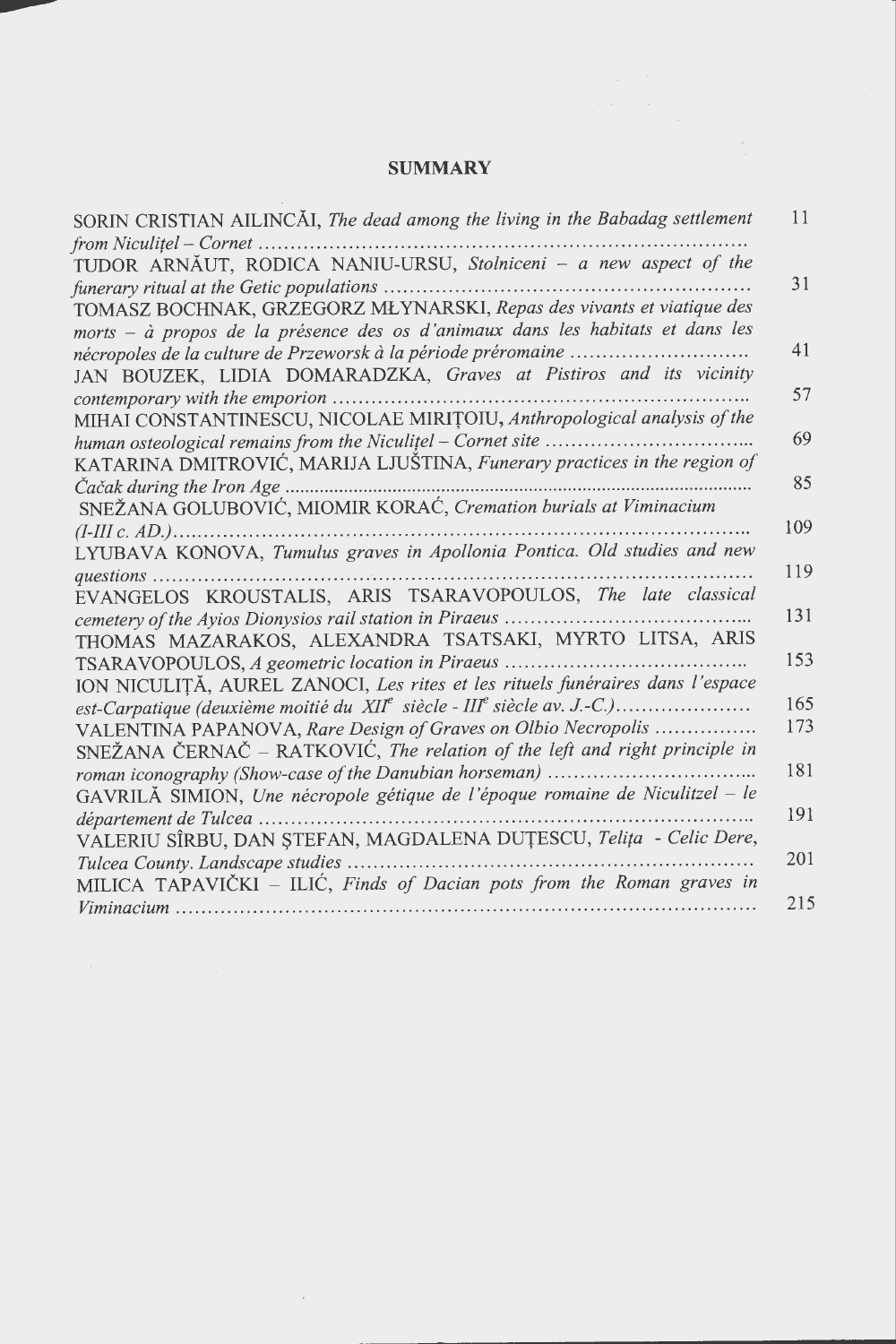#### **CREMATION BURIALS AT VIMINACIUM** (I - **III C. A.D.)**

## **Snezana Golubovic, Miomir Korac (Belgrade - Serbia)**

### **Keywords:** Viminacium, Moesia Superior, cemetery, cremation, grave

**Abstract.** Cemetery of Viminacium was first excavated by Prof. Valtrovic in the year 1882. From 1977 at the territories of southern graveyards immense salvage excavations were conducted at the place where was built power plant Kostolac. During centuries, along with the city and military camp, a number of necropolises have been established for the burials of heterogeneous population of antique Viminacium. Till now southern necropolises are the best explored but in the last two years the excavations are conducted at the territory of eastern graveyard. Among cremation graves are well graves, burial in urns and specific grave type wellknown as Mala Kopašnica-Sase.

First information about graveyards of Viminacium gave us Valtrovic in the year 1882 when he registered a big necropolis from the roman period covering the vast territory along the right bank of river Mlava southern of the "city" of Viminacium. Than he conducted small excavations at that place and by the topographical research later confirmed existence of northern and eastern graveyards (Valtrovic 1884, 3-14).

From 1977 at the territories of southern graveyards immense salvage excavations were conducted under direction of Ljubica Zotovic. Namely, at those place were built power plant Kostolac, and the coal strip mine is devouring the space closer and closer to the camp and city of Viminacium conditioning survey archaeological excavations, nowadays eastern of camp and the city.

Viminacium was *municipium,* than *colonia,* strategical and administrative centre of the roman province – *Moesiae Superior* (Map 1). The camp, city and necropolises are found at the plane ground, at one of the meander of river Mlava, close to nowadays village of Stari Kostolac (Mirkovic 1968, 56-6; Mirkovic 1986). Besides the constant defence force of the camp, among inhabitants were veterans with their families, newcomers from Italy and Romanized provinces, individuals from the Hellenistic areas, newcomers from Syria and, naturally, domestic population of Illyrian, Celtic and Thracian origin.

During centuries at this territory, along with the city and military camp, a number of necropolises have been established for the burials of heterogeneous population of antique Viminacium. Following roman customs graveyards were formed out of the town, probably along the communication leading to the city.

Until now southern necropolises are the best explored. However, in the last two years the excavations are conducted at the territory of eastern graveyard. The cemeteries at Viminacium contain parallel burial, both of the cremated and skeletal remains of the deceased.

Among cremation graves one specific grave type is appearing – so called well graves. First grave of this type were explored by the end of XIX century at the territory of antique Singidunum just in the same period when the archaeologists in Europe had the chance to research them for the first time. In the first half of XX century lot of excavations have been conducted in southern France (Gallia) and southern Germany, during which this grave type is confirmed. Our archaeologist had the chance to explore graves in the shape of a well at Sirmium and Singidunum (Map 2). At the territory of Viminacium cemeteries they appeared in the most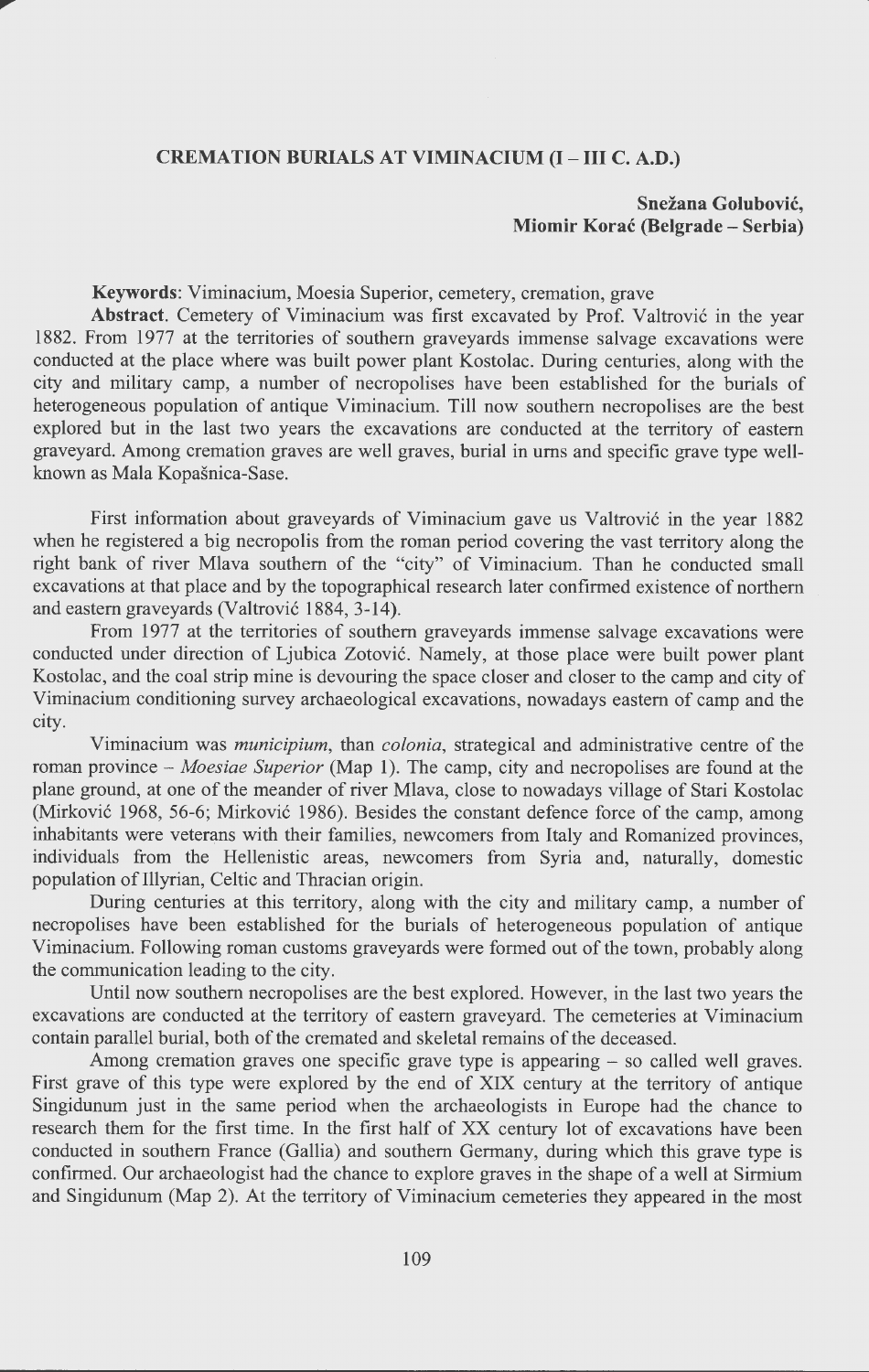number. The reconstruction of the grave type and funeral rite is made following the results of archaeological research. General conclusion considering form of the graves is that grave pits of a round shape had a depth from 3.20 to 9.60 m, while their diameters were from 0.75 to 3.00 m. The form of cylinder was gradually narrowing down the bottom. They are encompassing a chronological span between I and III century. The speciality of this grave type are wooden chambers in which inner were usually found cremated remains of humans.

Until now is concluded that the most number of well graves are appearing in Gallia and in south Germany which points out at the Gauls as the carrier of specific burial form (Golubovic 1999, 15).

For the presence of Gauls at Viminacium there are evidences in the historical sources. It is recorded they arrived in Upper Moesia in the military operation by the end of the I century AD. The army concentrated on Danube during the period of Domitianus wars, was formed from soldiers recruited in Italy and western Roman provinces. At the oldest military diploma from Moesia the names of ten cohorts included III, IV, V, VII and VIII Gallorum had been recorded. This Gaulish cohorts descended from Rhein at the same time with legio I Italica and V Alaudae in the year 75 A. D. ( Mirkovic 1968, 33). In Pannonia and Moesia the well graves appears at the three site and all of them are at the territory inhabited with Celtic tribe Scordisci what is archaeologically confirmed. However, that funeral rite was not familiar to them and if they embraced it as something brought by people of similar ethnical origin is not possible to discern.

Um burials are also rare. They are represented by not sufficiently baked hand made pots of rough fabric. Large red and gray baked pots of kaolin manufactured on potter's wheel were also used. Urns made on potter's wheel belong to a class of kitchen pottery used above all in a domestic framework. After being damaged they were reused as urns. Burial at urns are making 6 % of all burials at Viminacium (Golubovic 1998, 249).

The most frequent grave form at the Viminacium cemeteries are simple and en etage pits with the red and grey 2-5 cm thick, and heavily burned walls. There are a few varieties of these grave forms. Simple rectangular grave pits with rounded comers were often covered by soil to form a small mound. Less often they had a tile covering, either flat or ridged. This type of graves is referred to as the Mala Kopasnica-Sase type (Map 3), according to a typology established by M. Garašanin following eponym sites and it represents typical grave type with cremation which appears at the territory of eastern Dalmatia, south-eastern Pannonia, Moesia Superior and at the parts of Dacia and Thracia on the very East (Garašanin 1968, 6). Seems the appearance of this grave type could be certainly dated to the end of I century in all provinces in which the grave type is recorded and only some grave are dated in IV century (Jovanovic 2000, 209). At Viminacium they could be dated from I to III century. The majority were found during eighties of XX century at the southern graveyards. During the recent excavations among this type grave one special was researched at the site Kod koraba, the most eastern necropolis of Viminacium (Fig. 1) It contained quite unique find- led reliquary (Fig. 2, 3).

There are two explanations for the specifically red-grey burnt walls of the graves. According to the first they are the result of burning the body of deceased at the place (so-called *bus tum)* and to the second they are result of lustration, respectively ritual cleaning of the grave with fire (Jovanović 2000, 205). Burnt walls were also explained with additional cremation the rest of deceased at very grave or placing still hot cremated remains from the stake. However, there are no possibilities the remains could so equally burnt the bottom and the walls of the grave pit till the depth of 5 cm. Also, according roman custom, the burning of the corps was always conducted during the night while the funeral followed next day when stake was already cold (Goricke-Lukic, 2000, 94).

The results of *bustum* reconstruction, two experiments from the year 1989 directly supports hypothesis of *ustrinum* - burning on the common fire. For that test as the control were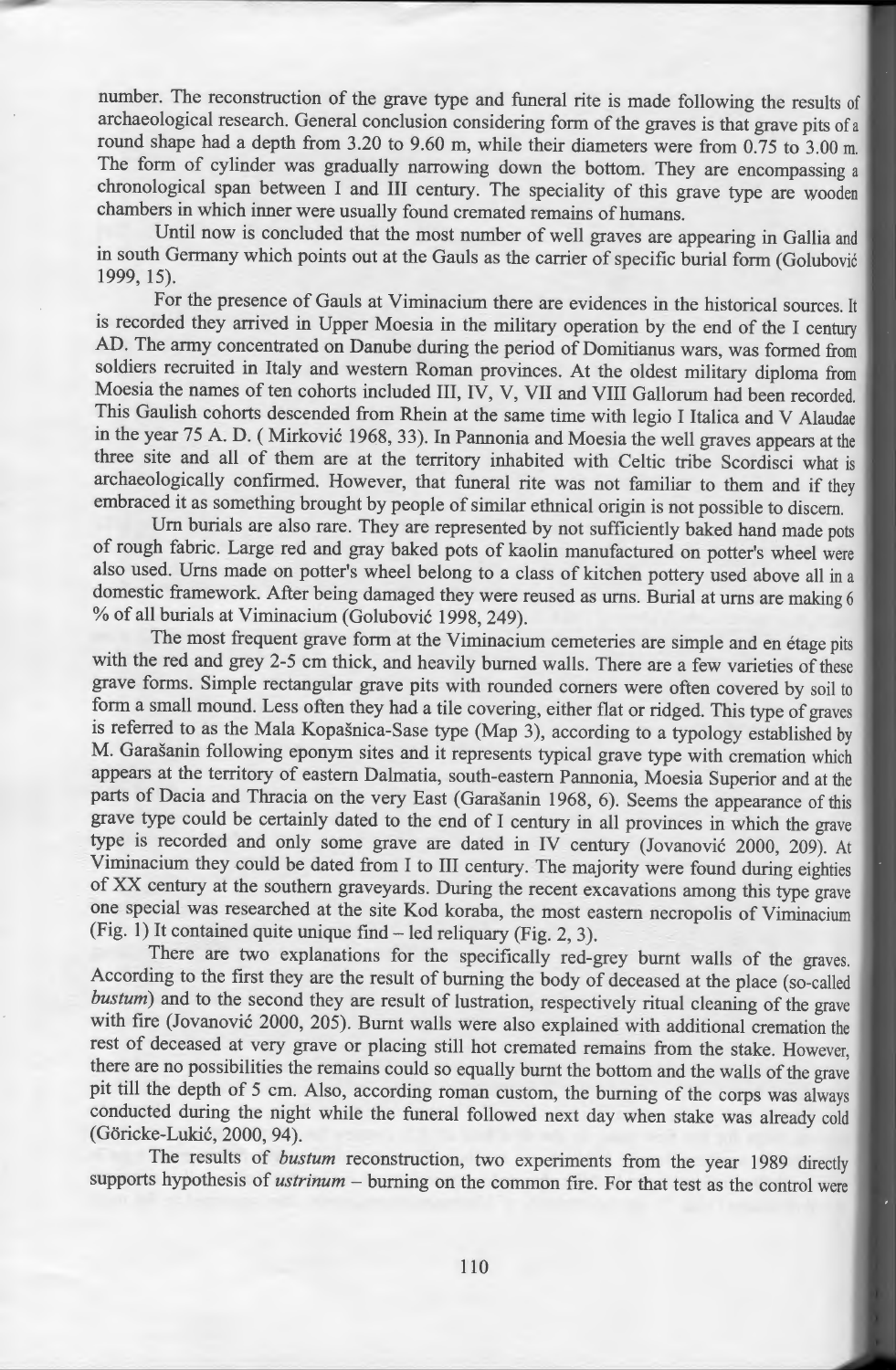used the results of I and II century bustums excavations south-eastern of the antique *vicus Julicacum*. Goods were placed at the stake above dug grave and instead of the deceased human body the pig were put. Above the grave pit of dimensions 1,60 x 1,10 x 0,80 m were deposited the oaken and birchen logs weigh 582 kg till the height of 1,30 m. When the temperature of 800°C was reached, the charcoal of logs fell down i filled three quarters of the grave. However, the body of the pig was not burnt enough and it was necessary to add 40 kg more logs to achieve the degree of cremation found in control graves. So, after whole process the grave pit was almost completely filled with charcoals and ashes (Gaitzsch, Werner 1993, 55-67). The layer of charcoal and ashes in the graves of Viminacium, at the bottom of second étage of average dimensions is usually 5 to 10 cm. There is also another one proof considering Viminacium that these are no graves of *bustum* type. Namely, in the year 2003, at the site "Pirivoj" was dug one real *bustum.* The shape responded to those of grave en etage with cremation, but the layer of charcoal and ashes was more than half meter thick, what was never recorded in any till now excavated grave. This *bustum* is unique and without doubt was burial place of highly ranked person.

Graves type Mala Kopašnica-Sase made more then 90% of all cremations at Viminiacim - the rest are graves in the shape of a well and urns.

During 2006 at the site Pirivoj the most eastern part of Viminacium necropolis is undertaken. The situation which has been already seen at other parts of cemetery - he photo from the most recent excavations at the site Pirivoj - skeletons and cremation of various orientations are crosscutting each others.

Regular grave goods were: lamps, coins, pottery and glass vessels. Ornaments, censers, cosmetic kit, instruments, small boxes, keys, sea-shells and wall frescoes were placed additionally, depending on profession and financial status of the believer. Weapons, tools and statuettes were rarely placed as grave goods. Coins and jewelry were often burned together with the deceased (Zotovic, Jordovic 1990,10). Weapons are rarely registered within cremation graves.

Various grave types are pointing out at the complex ethno-cultural situation. For the graves Mala Kopasnica - Sase type is difficult to relate to a specific ethnical element, because they are registered at a large area with a population belonging to various ethnic groups. Discussion about ethno-cultural attribution this grave type is still quite vivid. Considering Viminacium it has to be count with the domestic population with the influence of Romanized newcomers.

K. Sagy (Sagy 1954, 61-123) was the first to try an ethnical determination of the graves. He assumed that the earliest graves of this type appeared in the Rhineland, deriving from the Late Iron Age with pit en étage. He was the first to assume that the Mala Kopašnica - Sase type graves, especially those en etage, may be related to the Celtic burial tradition. This idea was advocated in early studies of D. Srejovic and M. Baum (Baum, Srejovic 1959, 23-54; Baum, Srejović 1960, 3-31). It was not entirely rejected, because of a possibility of merging various customs and processes in the Pannonian basin (Jovanovic 1984, 104-109). M. Macrea and D. Protase argued that graves of the Mala Kopašnica-Sase type from the site of Apulum (type IIIa at Viminacium) are of *bustum* type (Protase, Macrea 1959, 435-452). According to situation noted at the cemeteries of Romula and Matrica, M. Babes  $(1970, 167-206)$  and J. Topal  $(1981, 70-71)$ noted that the graves en etage of IIIb type are of *bustum* type. On the other hand they argue that walls of graves of the type Illa were burned while cleansing the sacral space by ritual fire, while the cremated remains were brought from the stake. D. Benea, C. Tatulea (1975, 669-675) and I. Andritoiu (1979, 227-228) also think that walls of graves of the Mala Kopašnica-Sase type from Drobeta and Micia were burned while cleansing the sacral space with "ritual fire". L. Barzu argues, on the bases of material from Medias-Bratei (Barzu 1973, 27-28), that the cremated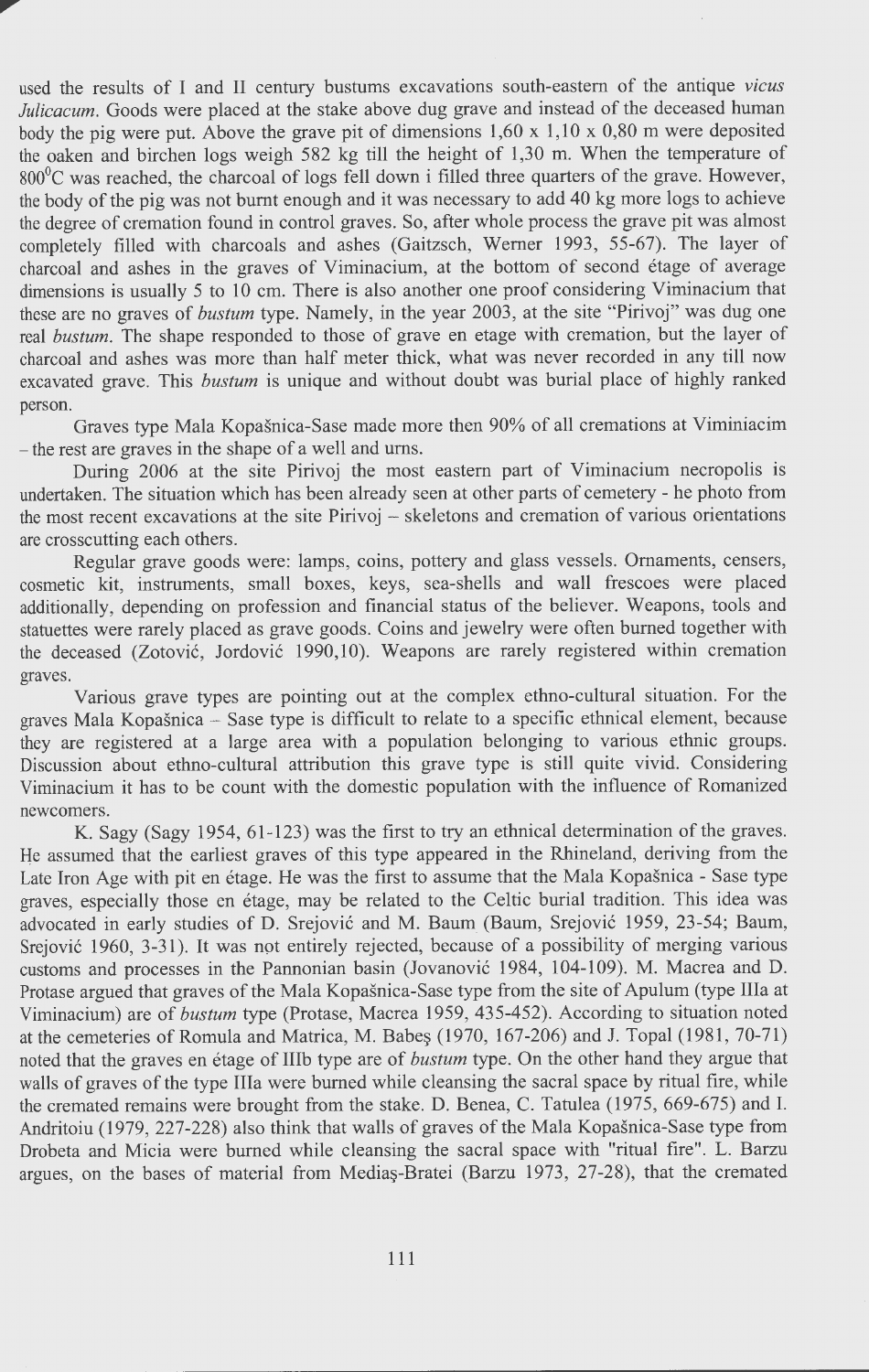remains were brought from the stake to the grave pit. She explained that burial procedure consisted of the following steps: first the grave space was cleansed by "ritual fire" (burned walls), than animal bones were placed at its bottom (remains of "partial" sacrifice). Finally remains from the stake were brought when already cooled.

Considering ethnical determination, at any territory where graves type Mala Kopašnica Sase is appearing, they have the characteristics of indigenous cultures of pre-roman period. This type was registered already at the end of I century, within the cemeteries of large civil and military centers such as Emona, Poetovio, Domavia, Doclea, Ulpiana, Singidunum, Viminacium, Sirmium, Naissus, Stobi, Intercisa, Acumincum, Aquincum, Apulum, Brigetio, in the Rhineland, and in Gallia, what means in all significant romanized centres, where the presence of Italics and a powerful infiltration of the Roman culture were also confirmed.

It is obvious that burial procedure applied in Mala Kopasnica-Sase type of graves was based upon pre-Roman or indigenous cremation tradition at any site where they appearing However a large distribution of this type of graves, their synchronous appearance and nearly the same period within a territory containing a diversity of ethnic elements, as well as the uniform burial procedure, could be explained by a foreign influence what support the following: namely graves are spread within a very large geographical area with a population belonging to various ethnic groups.

The necropolis Viminacium is among biggest excavated graveyard from the roman period and therefore ideal to procure the explanation, for example, of acculturation process considering autochthonous population with newcomers from other roman provinces and finally to give the picture of life in the multi-ethnic town as Viminacium certainly was in those times.

> Snežana Golubović Miomir Korać Arheoloski institut Beograd Zanasg@eunet.yd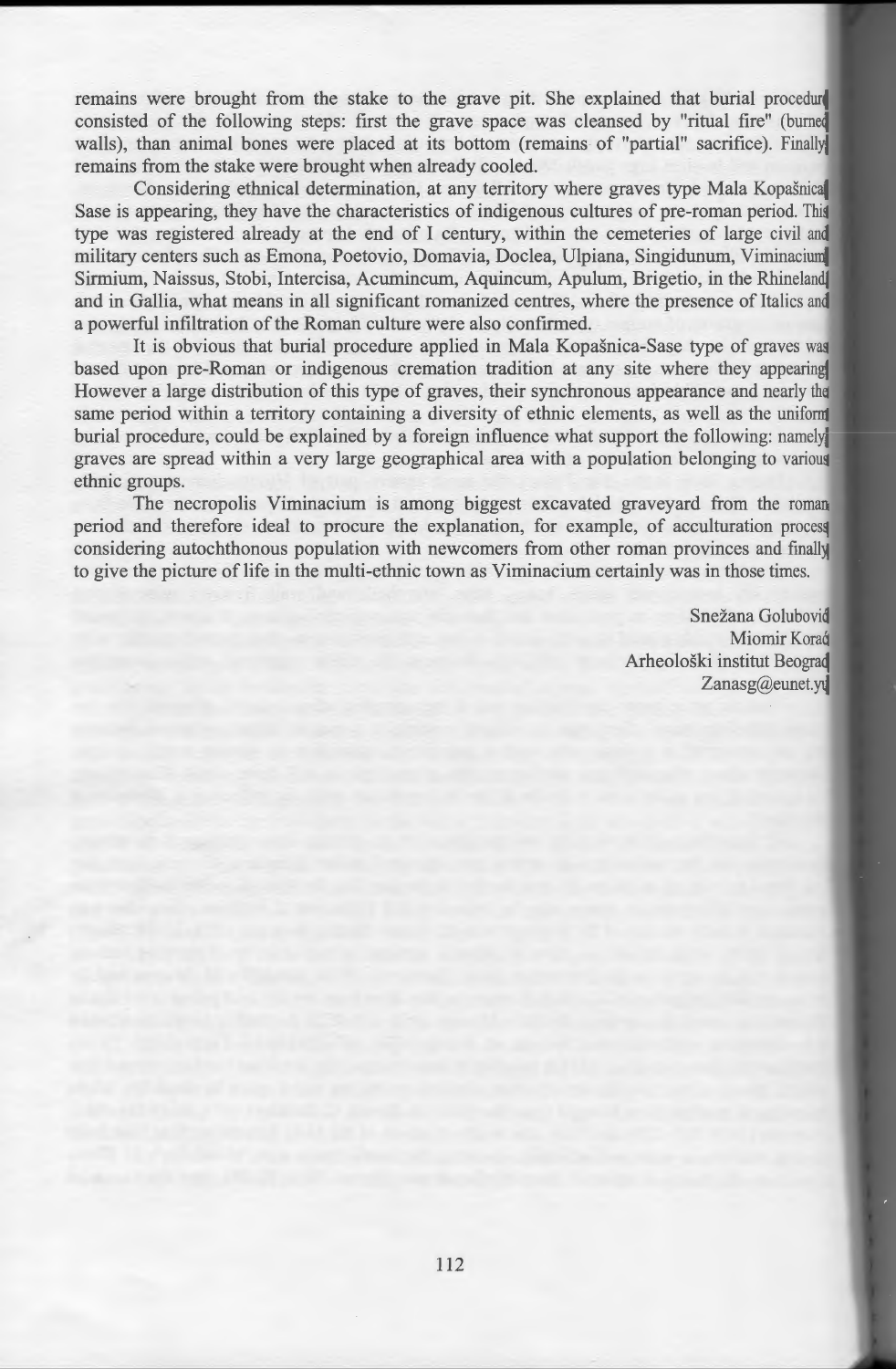#### **BIBLIOGRAPHY**

Andritoiu, I. 1979, Șantierul arheologic Micia-Necropola. Raport pentru campania de cercetări din 1978, MCA, A XIII-a Sesiune anuala da rapoarte, Oradea, p. 227-228.

Babeş M. 1970, Zu den Bestattungen im nördlichen Flachgräberfeld von Romula, Dacia XIV, p. 167-206.

Barzu, L. 1973, Continuitatea populației autohtone în secolele IV-V, București, p. 27-28.

Baum, M., Srejovic, D. 1959, *Prvi rezultati ispitivanja rimske nekropole u Sasama,* Cianci i Građa za kulturnu istoriju istočne Bosne III, Tuzla, p. 23-54.

Baum, M., Srejovic, D. 1960, *Novi rezultati ispitivanja rimske nekropole u Sasama,* Cianci i Grada za kultumu istoriju istocne Bosne, IV, Tuzla, p. 3-31.

Benea, D., Tatulea, C. 1975, Morminte de incineratie descoperite la Drobeta, Apulum XIII, p. 669-675.

Gaitzsch, W., Werner A. 1993, *Rekonstruktion einer Brandbestattung vom Typ Bustum aufgrund archaologischer Befunde aus Siedlungen der Julicher LojJborde,* p. 55-67. In: *Graber als Quellen zu Religion, Bevolkerungsstruktur und Sozialgeschichte* (ed. Manuela Struck), Mainz.

Gara8anin, M. 1968, *Razmatranja o nekropolama tipa Mala Kopa§nica-Sase, Godi§njak* VI, Centar za balkanoloska ispitivanja, Sarajevo.

Golubović, S.1998, *Graves of the Mala Kopašnica-Sase Type at the Viminacium Cemetery from an Aspect of their Ethnic Origin,* p. 247-260. In: *The Thracian World at the Crossroads of Civilizations* II, Bucharest.

Goricke-Lukic, H. 2000, *Sjeveroistocna nekropola rimske Murse,* Zagreb-Osijek.

Jovanovic, A. *1984,Rimske nekropole na teritoriji Jugoslavije,* Beograd.

Jovanovic, A. 2000, *Romanization and ethnic elements in burial practice in the southern part of Pannonia Inferior and Moesia Superior,* p. 204-214. In: *Burial, Society and Context in the Roman World* (ed. John Pearce), Oxford.

Mirkovic, M. 1968, *Rimski gradovi na Dunavu u Gornjoj Meziji,* Beograd.

Mirkovic, M. 1986, *Viminacium at Margum, Inscriptions de la Mesie Superieure* II, Beograd. Protase D., Macrea M. 1959, *Santierul Alba §i fmprejurimi,* MCA V, p. 435-452.

Sagy, K. 1954, *Die Ausgrabungen im römischen Gräberfeld von Intercisa im Jahre 1949*, *lntercisa* I, p. 61-123.

Topal, J. 1981, *Das früh- und mittelkaiserzeitliche Gräberfeld von Matrica (Százhalombatta-Dunafiired),* AE 108/1, p. 70-71.

Валтровић, М. 1884, *Откопавања у Костолцу*, Старинар I, р. 3-14; 49-63; 89-105; 121-142. Zotovic, Lj., Jordovic, C. 1990, *Viminacium* 1 - *Nekropola Vise grobalja,* Beograd.

 $\overline{a}$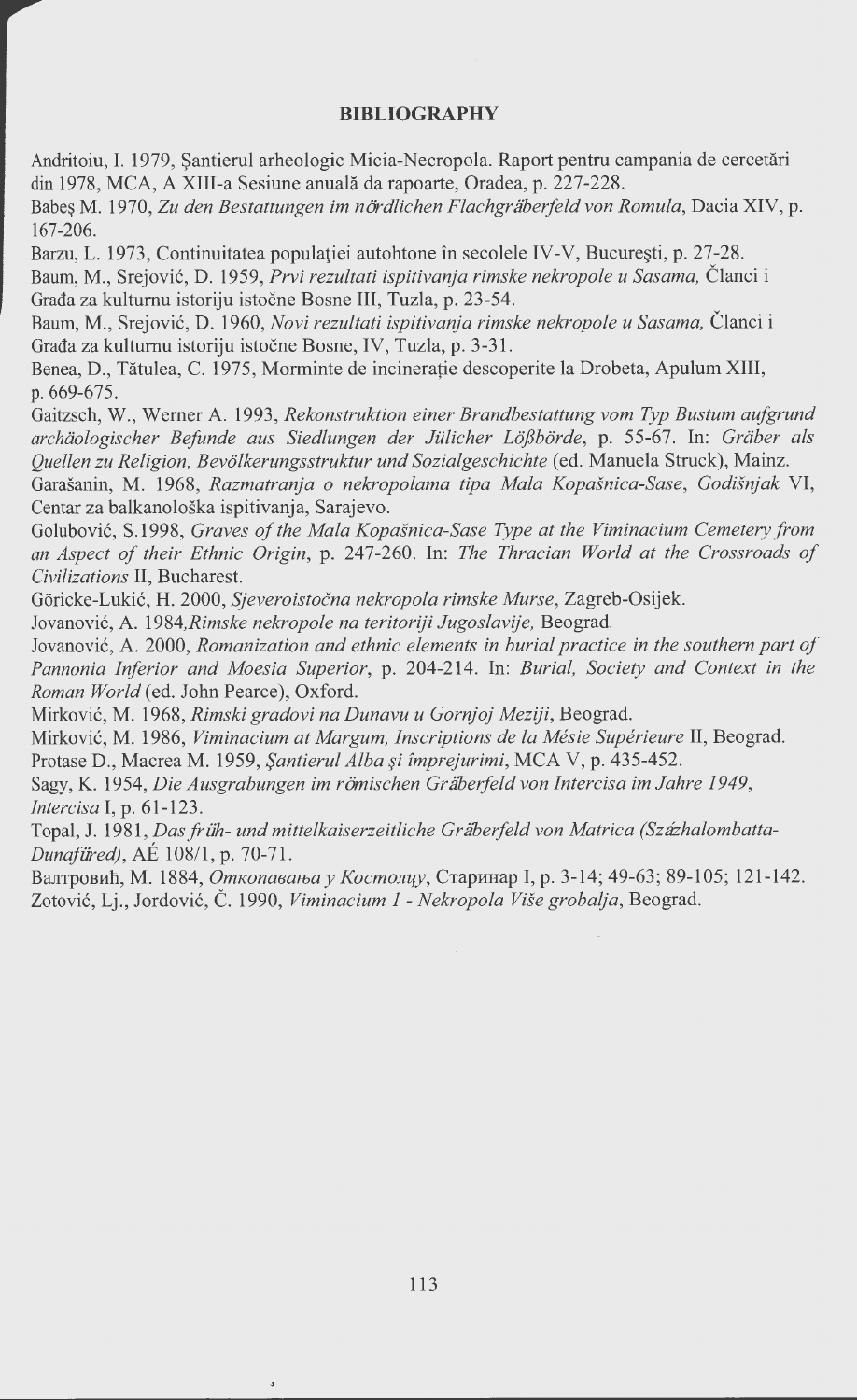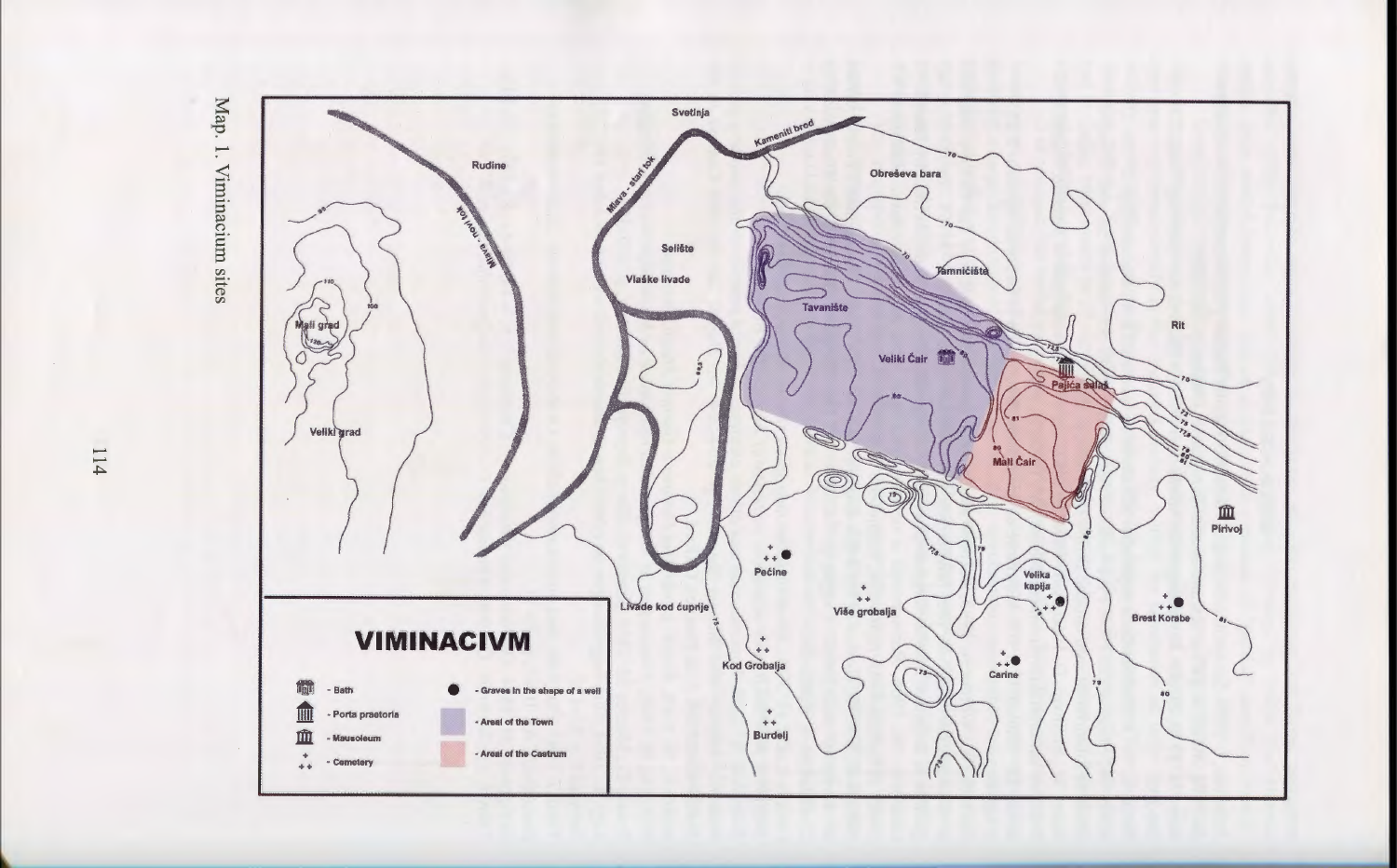

Map. 2. Distribution map of well graves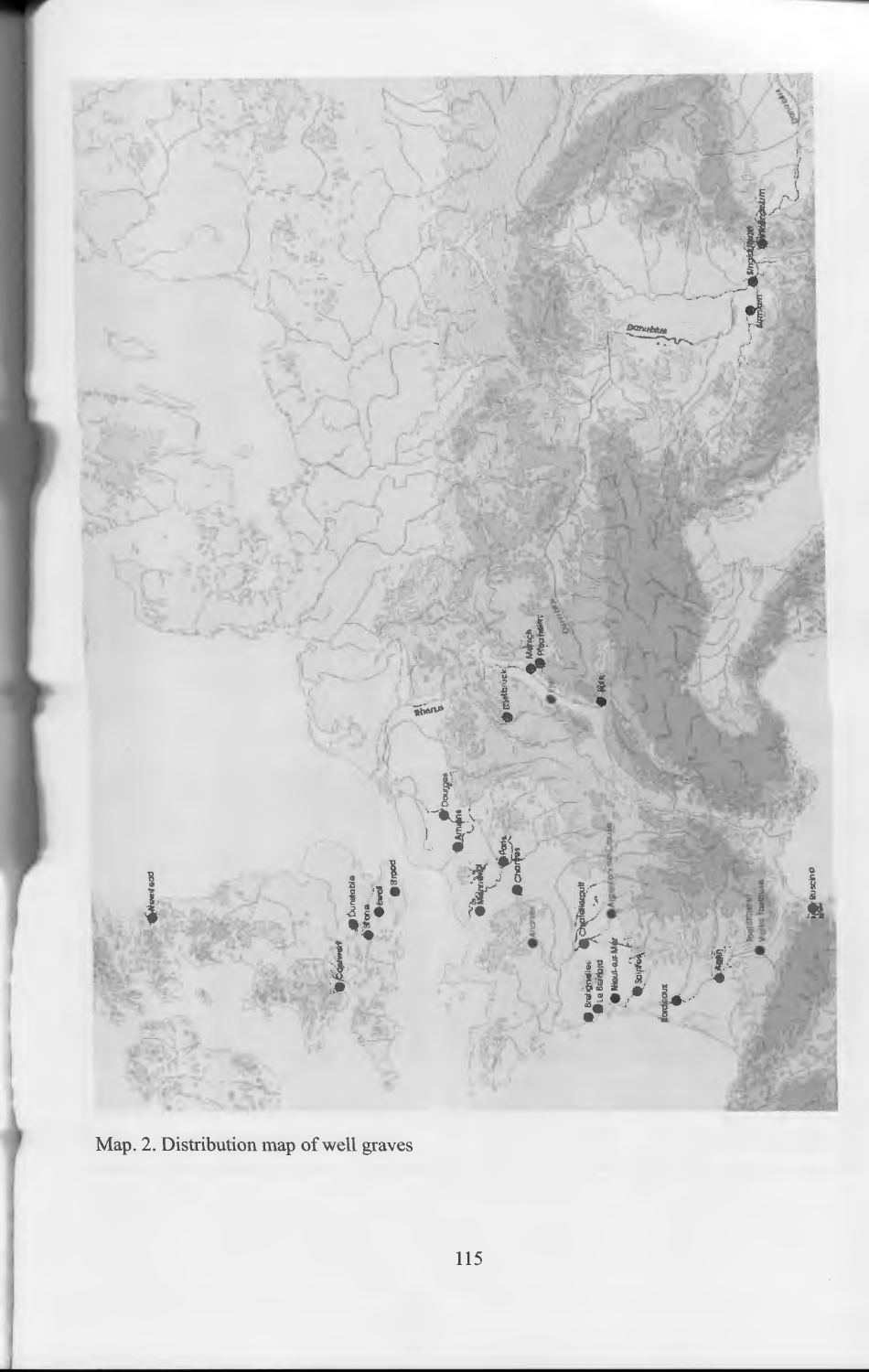